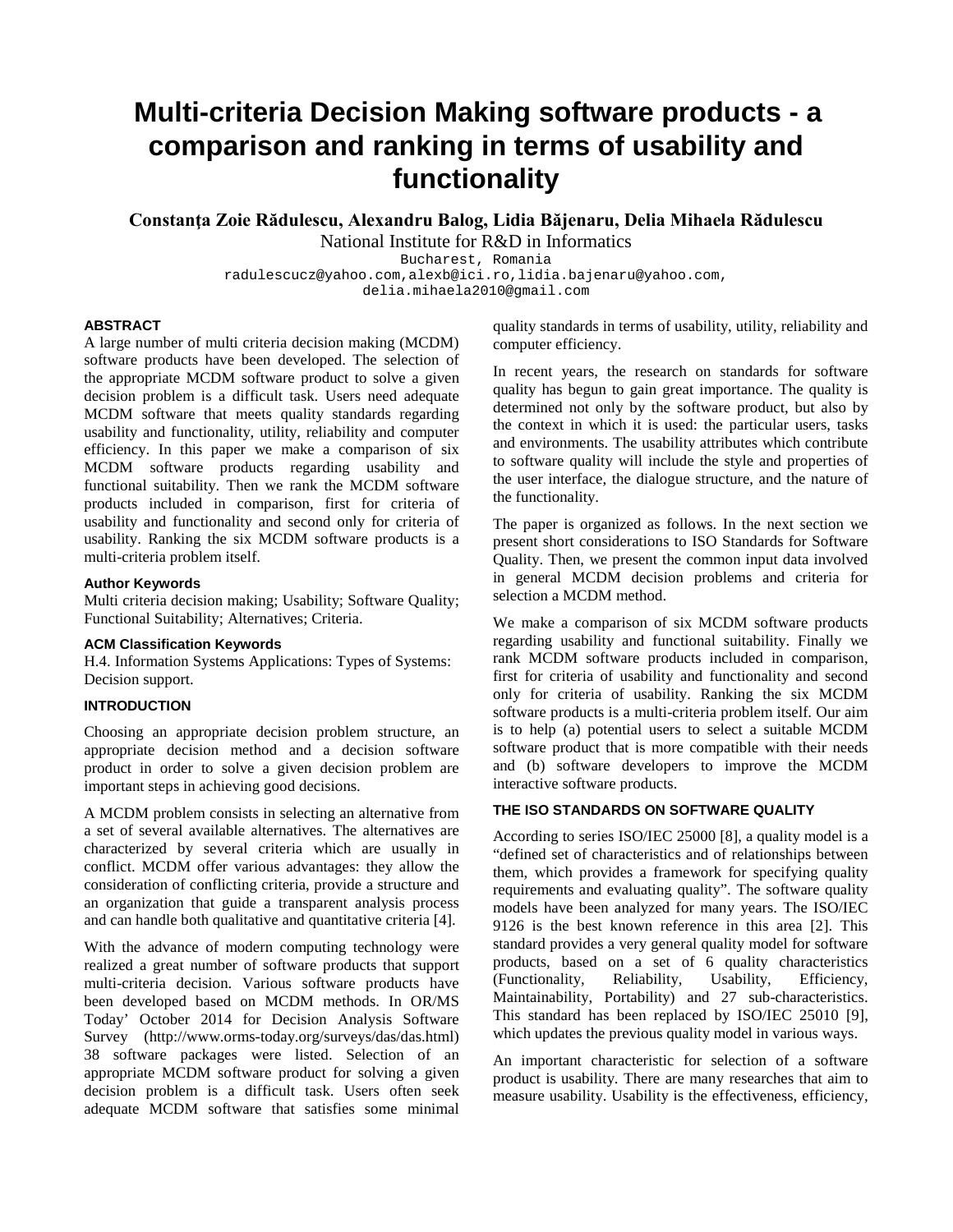and satisfaction with which specified users achieve specified goals in particular environments. There is no consensus agreement on this definition; it might refer to the user interface, ease of use or user friendliness [1, 3, 5].

The ISO standards provide a general conceptual framework for defining the quality model for complex systems with a substantial software component. To be of practical use, these standards must be tailored to the specific class of software systems under consideration. This may not be a simple task, especially when these software systems do not fit well with the systems considered in the classical software products, such as ERP, command & control, embedded systems. This is the case of MCDM software products, which possess a number of characteristics that greatly differentiate them from the above systems.

# **MULTI-CRITERIA DECISION PROBLEMS**

Multi-criteria decision problems share the following common input data:

- A set of decision makers (individual or team decision makers / analysts / experts) assessing and finally selecting the most appropriate solution in relation to requirements.

- A set of alternatives to be evaluated and from which the most suitable alternative will be selected.

- A set of criteria. Each alternative is evaluated with the help of criteria taking into account the preferences of the decision maker and a rating scale (quantitative or qualitative). To each criterion can be associated a coefficient of importance (weight).

After setting the input data, the MCDM method to solve the decision problem is chosen. Literature is rich with different types of MCDM methods [6, 7, 10]. There is no single MCDM method which can be a superior method for solving all decision-making problems. Different researchers have different point of views on this issue. The selection of a MCDM method must take into account: (a) the type of the decision problem, (b) the number of the alternatives considered, (c) the criteria features, (d) the easiness of use and (e) the decision maker skills.

# **COMPARATIVE ANALYSIS OF MCDM SOFTWARE PRODUCTS**

Various MCDM software products or decision support systems (DSS) have been developed to support the use of MCDM in practice. Besides computational support for implementing the methods and the calculation of the results, the software usually provide various ways to also support other phases of the process, such as construction of the model and analysis of the results. Especially, the graphical user interfaces can provide various possibilities to view the process and the results, and consequently make the understanding of the results more transparent.

From the set of MCDM decision software products we selected six MCDM software products in order to perform our analysis, mainly based on the availability of some demo or trial versions of the software product.

The MCDM software products considered in this paper are following:

1. **1000Minds** (Free for academic purposes) – The software product supports decision-making, prioritization and the discovery of decision makers' preferences. 1000Minds is based on PAPRIKA (Potentially All Pairwise Rankings of All Possible Alternatives) method and is Webbased software with a tab-based interface.

2. **Analytica** (Lumina Decision Systems, Inc.). It helps in building business models or policy analysis. Has intuitive influence diagrams for creating models and allows communicating clearly with colleagues and clients. Analytica has Object-oriented visual interface, with which one can implement practically any method. Analytica has various graph-building and pre-defined modules available, for example, for MAUT, optimization, and risk analysis.

3. **Criterium Decision Plus 3.0** (InfoHarvest). It can be used for managing the entire decision process. Criterium Decision Plus includes Direct Tradeoffs, basic MAVT software with AHP functionality, larger models, powerful graphics and extensive options for supporting decision making.

4. **V.I.S.A. Decisions** (SIMUL8 Corporation Ltd) - It allows weighing up all the factors using a considered and sound process and documents how decision was made and why it was the right outcome for future reference. V.I.S.A. Decisions is based on MAVT method.

5. **Multicrit** (ICI Bucharest) - Multicrit assists decisionmakers in structuring and analyzing complex problems, following which decisions can be made as close to the purpose. Multicrit is based on a set of multi-criteria decision-making methods: TOPSIS, ONICESCU and WSM held in a methods base.

6. **Logical Decisions** (Logical Decisions). It allows evaluating choices by considering many variables at once, separating facts from value judgments and explaining choices to others. Provides a variety of methods for assessing attribute weights and has many results displays. Logical Decisions is based on the MAVT software with the AHP functionality.

We make a comparison between these six MCDM software products in term of the interfaces and functions which they have in user interaction (usability and functional suitability). Comparative analysis of the MCDM software products is presented in Table 1.

Ranking the six MCDM software products is a multicriteria problem itself. We rank the six MCDM software products considered, based on the nine criteria defined, using the PAPRIKA method.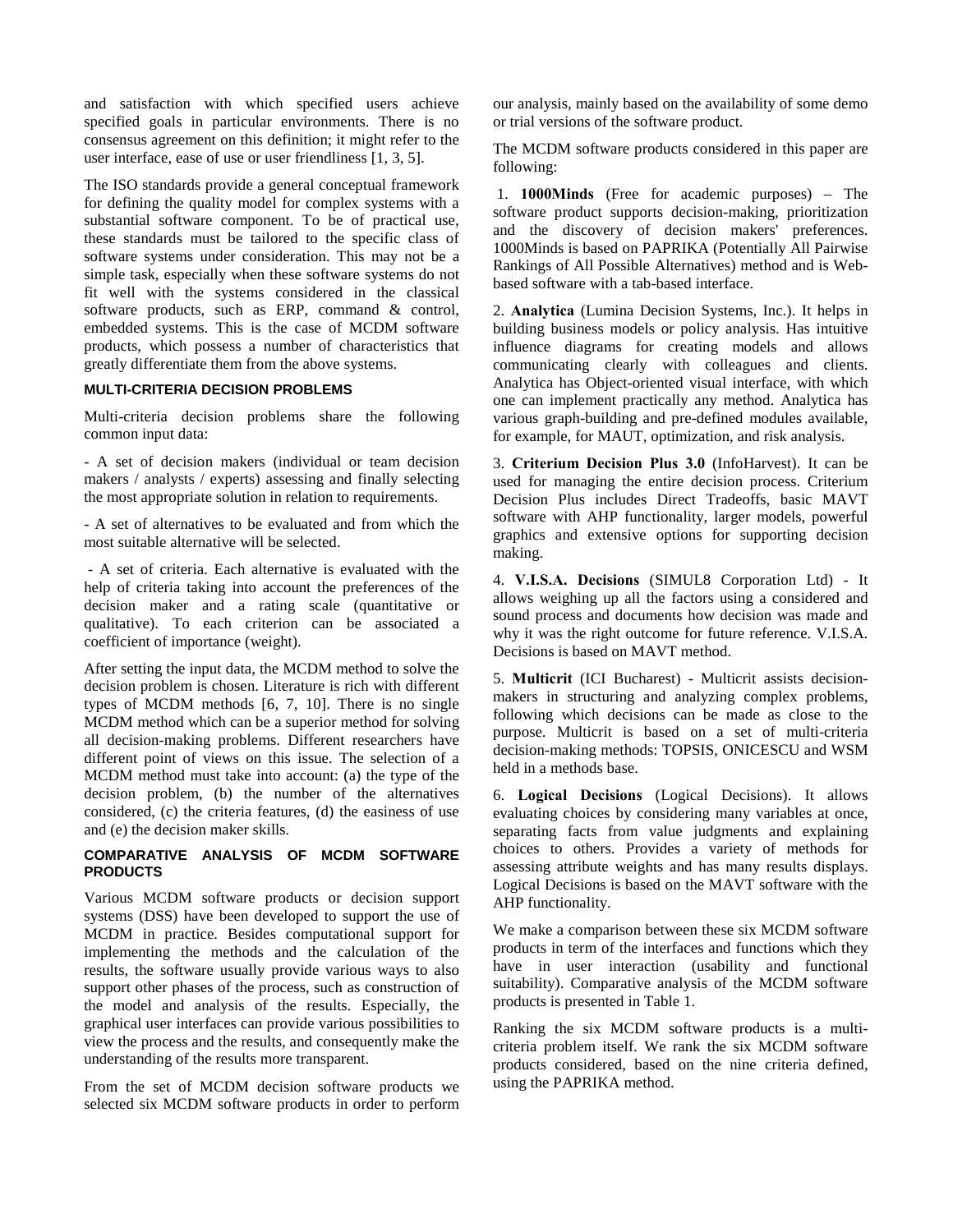*Table 1. Comparative analysis of the MCDM software products*

|                                       | <b>Alternatives</b> |            |                      |                  |                  |             |  |  |
|---------------------------------------|---------------------|------------|----------------------|------------------|------------------|-------------|--|--|
|                                       | 1000Minds           | Analytica  | Criterium            | Logical          | <b>Multicrit</b> | V.I.S.A     |  |  |
| Criteria                              |                     |            | <b>Decision Plus</b> | <b>Decisions</b> |                  |             |  |  |
| <b>Usability</b>                      |                     |            |                      |                  |                  |             |  |  |
| 1. Language of the user interface     | English             | English    | English              | English          | Romanian         | English     |  |  |
| 2. Decision Process interface support | Yes                 | No.        | No.                  | NO               | N <sub>0</sub>   | No          |  |  |
| 3. Visual scoring                     | No                  | Yes        | Yes                  | Yes              | N <sub>0</sub>   | Yes         |  |  |
| 4. Visual weighting                   | N <sub>0</sub>      | Yes        | Yes                  | Yes              | Yes              | Yes         |  |  |
| 5. Level of user expertise            | 2                   | 3          |                      | 3                | 2                | 3           |  |  |
| <b>Functional suitability</b>         |                     |            |                      |                  |                  |             |  |  |
| 1. Supported MCDM methods             | PAPRIKA.            | MAUT/MAVT  | MAVT, AHP,           | AHP.             | TOPSIS.          | <b>MAVT</b> |  |  |
|                                       | MAUT/MAVT           |            | <b>SMART</b>         | MAUT             | ONICESCU.SAW     |             |  |  |
| 2. Hierarchical method                | No                  | <b>Yes</b> | Yes                  | Yes              | No               | Yes         |  |  |
| 3. AHP/Pair wise comparison           | Yes                 | No         | Yes                  | Yes              | No               | <b>No</b>   |  |  |
| 4. Modeling by uncertainties          | No                  | Yes        | No                   | No               | Νo               | <b>No</b>   |  |  |

The preference weights are:

- 1. Language of user interface: 0.019,
- 2. Decision Process interface support: 0.278,
- 3. Visual scoring: 0.093,
- 4. Visual weighting: 0.130,
- 5. Level of user expertise: 0.074,
- 6. Supported MCDM methods: 0.259,
- 7. Hierarchical method: 0.037,
- 8. AHP/Pair wise comparison: 0.037,
- 9. Modeling by uncertainties: 0.074.

The Radar Chart of criteria weights is presented in Figure 1.

In Table 2 the evaluation matrix and the alternatives ranking are presented. The optimal MCDM software product for this criteria (usability and functionality) and defined preference weights is Criterium Decision Plus.

For criteria considered only for Usability the evaluation matrix and the alternatives ranking are presented in Table 3. The optimal MCDM software product for the usability criteria and the defined preference weights is 1000Minds. Analytica, Criterium Decision Plus, Logical Decisions and V.I.S.A have equal ranks. *Figure 1. Radar Chart of criteria weights*



|                                   | Criteria                         |                                                    |                          |                            |                               |                                               |                             |                                       |                                   |     |                  |
|-----------------------------------|----------------------------------|----------------------------------------------------|--------------------------|----------------------------|-------------------------------|-----------------------------------------------|-----------------------------|---------------------------------------|-----------------------------------|-----|------------------|
| Alternative                       | Language<br>of user<br>interface | <b>Decision</b><br>Process<br>interface<br>support | <b>Visual</b><br>scoring | <b>Visual</b><br>weighting | Level of<br>user<br>expertise | Nr. of<br>supported<br><b>MCDM</b><br>methods | Hierar-<br>chical<br>method | <b>AHP/Pair</b><br>wise<br>comparison | Modeling by<br>uncert-<br>ainties |     | Rank Total score |
| Criterium<br><b>Decision Plus</b> | English                          | No                                                 | Yes                      | Yes                        | 3                             | 3 methods                                     | Yes                         | Yes                                   | N <sub>0</sub>                    | 1st | 0.57             |
| 1000Minds                         | English                          | Yes                                                | No                       | No                         | 2                             | 2 methods                                     | No                          | Yes                                   | N <sub>0</sub>                    | 2nd | 0.54             |
| Logical<br><b>Decisions</b>       | English                          | No                                                 | Yes                      | Yes                        | 3                             | 2 methods                                     | Yes                         | Yes                                   | N <sub>0</sub>                    | 3rd | 0.46             |
| Multicrit                         | Romanian                         | <b>No</b>                                          | <b>No</b>                | Yes                        | 2                             | 3 methods                                     | No                          | <b>No</b>                             | <b>No</b>                         | 4th | 0.44             |
| Analytica                         | English                          | No                                                 | Yes                      | Yes                        | 3                             | 1 method                                      | Yes                         | <b>No</b>                             | Yes                               | 5th | 0.35             |
| V.I.S.A                           | English                          | No                                                 | Yes                      | Yes                        | 3                             | 1 method                                      | Yes                         | <b>No</b>                             | N <sub>0</sub>                    | 6th | 0.28             |

*Table 2. The ranked alternatives for 9 criteria (usability and functionality)*